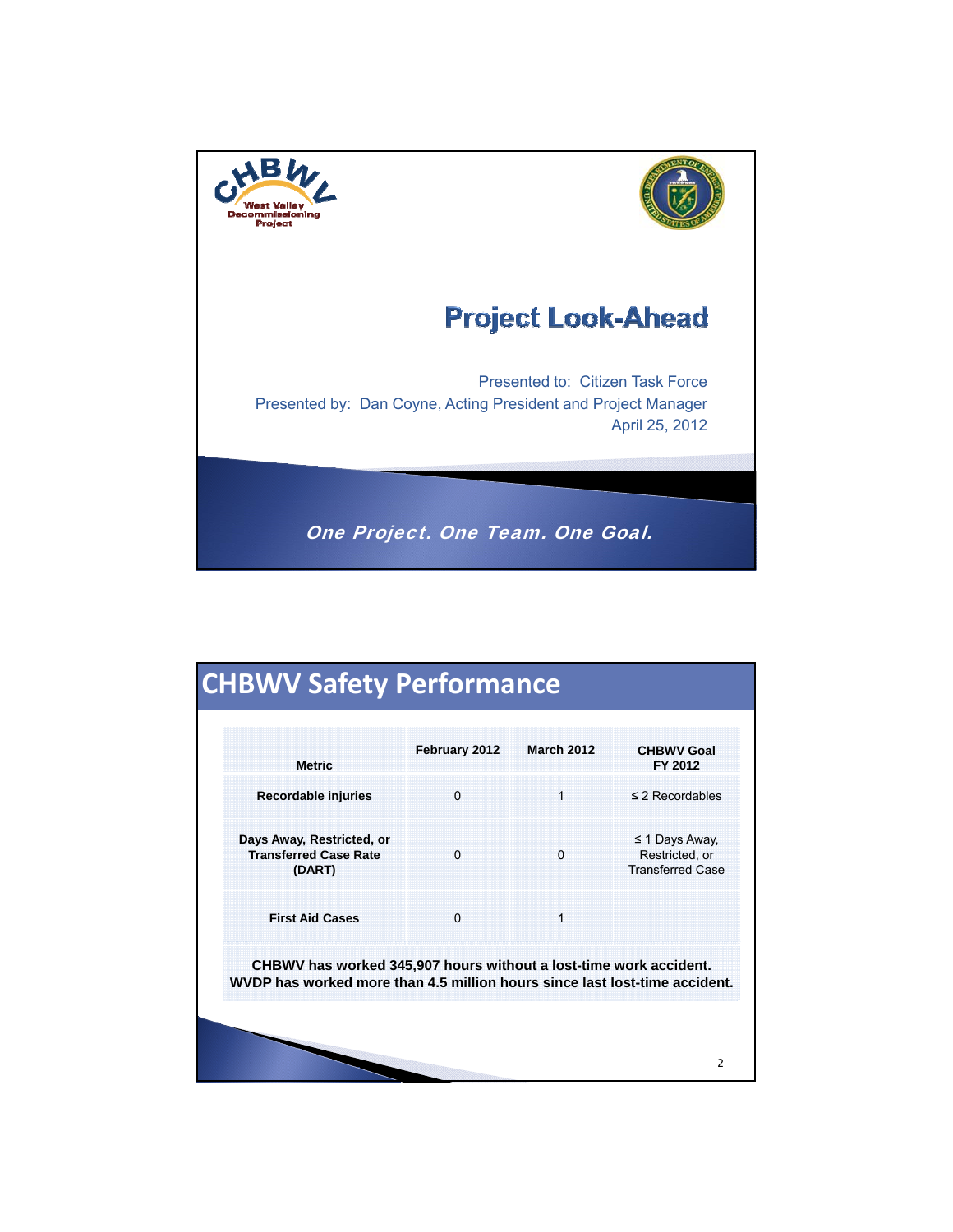## **Main Processing Plant Building (MPPB) and 01‐14 Building**

#### **MPPB**

- Remove pneumatic sample transfer system in Process Chemical Room (PCR) – April 2012
- Completion of asbestos shower upgrades May 2012 • Continue Asbestos-Containing Material abatement in Mass
- Spec/Alpha Lab Area May 2012 Remove PCR/Hot Acid Cell remaining contaminated
- systems May 2012 • Complete Lower Extraction Aisle pre-demolition
- preparation June 2012



**Electrical Isolations – 01-14 Building Electrical –01-14**

3

#### **01-14 Building**

- Complete Waste Dispensing Cell in-cell systems removal/stabilization May 2102
- Remove Off-gas filter housing June 2012
- Remove/Stabilize Vit off-gas line and 01 Cell systems July 2012

## **Balance of Site Facilities (BOSF)**

### **BOSF**

- Implement project specific labor agreement – April 2012
- Receive demolition equipment on site – May 2012
- Demolish Waste Tank Farm Test Tower, Test & Storage Building slab, product storage area, and hazardous waste lockers – June 2012



**Waste Test Facility Test Tower**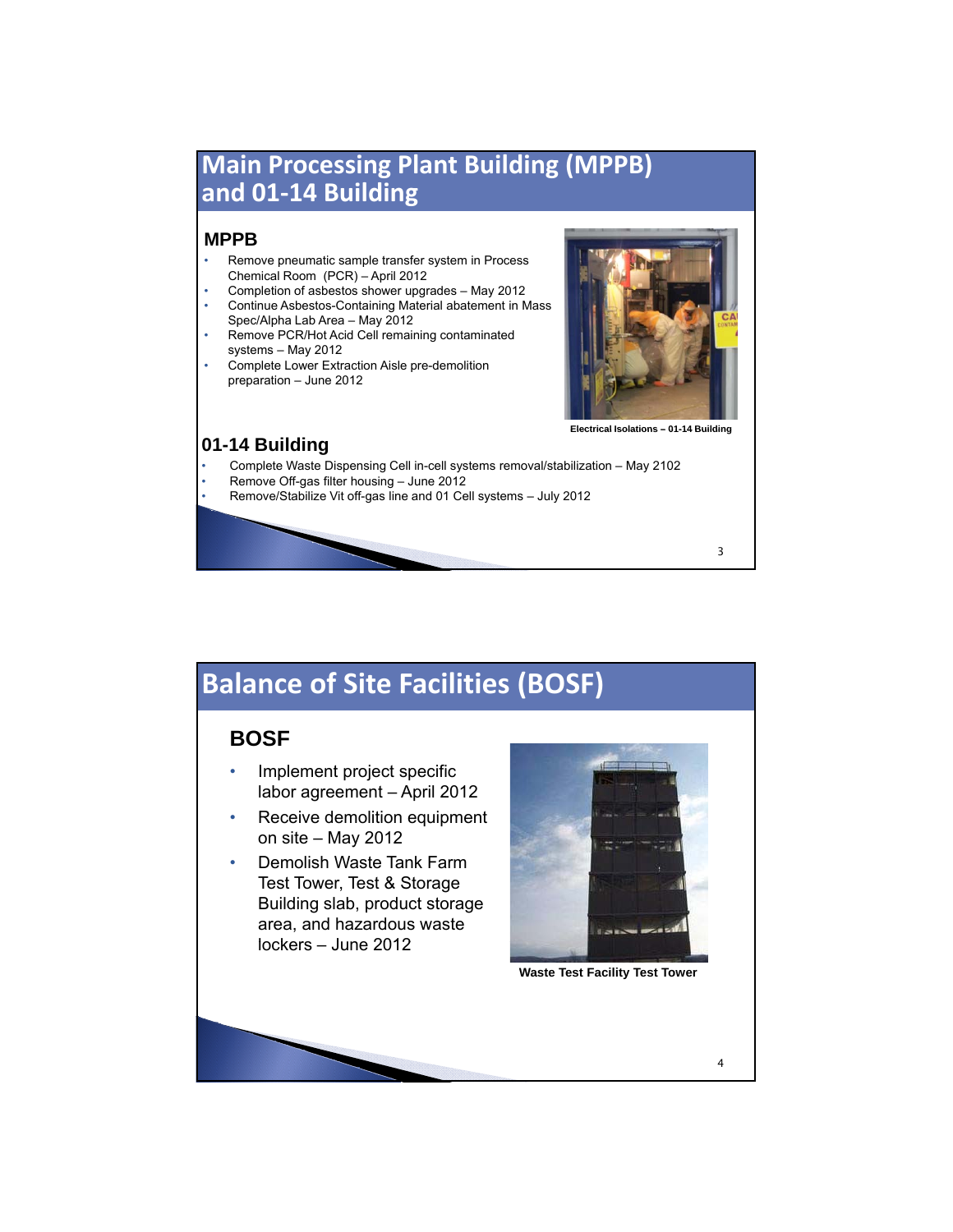

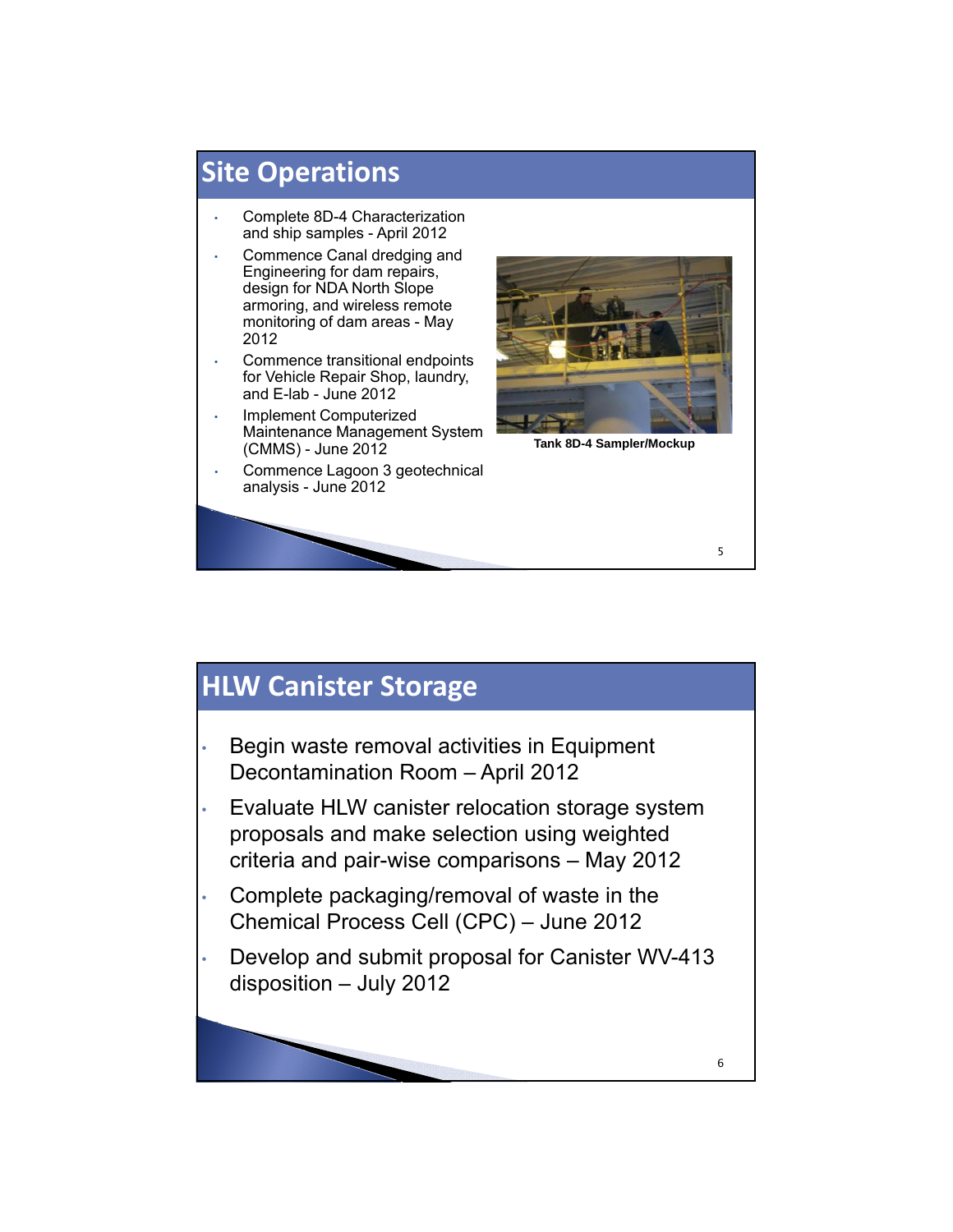

|                               |                             |                           |                           |        | <b>FY12</b>    |          |        | <b>FY13</b> | <b>FY14</b> |
|-------------------------------|-----------------------------|---------------------------|---------------------------|--------|----------------|----------|--------|-------------|-------------|
| Waste<br><b>Type</b>          | <b>Destination</b>          | Project                   |                           | Q1     | Q <sub>2</sub> | Q3       | Q4     | Annual      | Annual      |
|                               | <b>Hazardous Commercial</b> | Legacy                    | Plan(f <sup>t3</sup> )    | 120    |                |          |        |             |             |
|                               |                             |                           | Actual (ft <sup>3</sup> ) | 120    |                |          |        |             |             |
| Low Level<br>Waste            | Government                  | Legacy**                  | Plan ( $ft3$ )            | 10,629 | 11,246         | 12.976   | 13.841 | 47.784      | 44.118      |
| ** Includes Re-Use Containers |                             | Actual (ft <sup>3</sup> ) | 15,127                    | 24,635 | $\mathbf{0}$   | $\bf{0}$ |        |             |             |
| <b>Low Level</b><br>Mixed     | Commercial                  | Legacy                    | Plan ( $ft3$ )            | 1,587  |                |          |        |             | 3,176       |
|                               |                             |                           | Actual (ft <sup>3</sup> ) | 623    |                |          |        |             |             |
|                               | Government                  | Legacy                    | Plan $(ft3)$              |        |                |          |        |             | 1,581       |
|                               |                             |                           | Actual (ft <sup>3</sup> ) |        |                |          |        |             |             |
| Industrial                    | <b>Commercial</b>           | Legacy                    | Plan $(ft3)$              | 136    |                | 450      |        |             |             |
|                               |                             |                           | Actual (ft <sup>3</sup> ) | 136    |                | $\bf{0}$ |        |             |             |